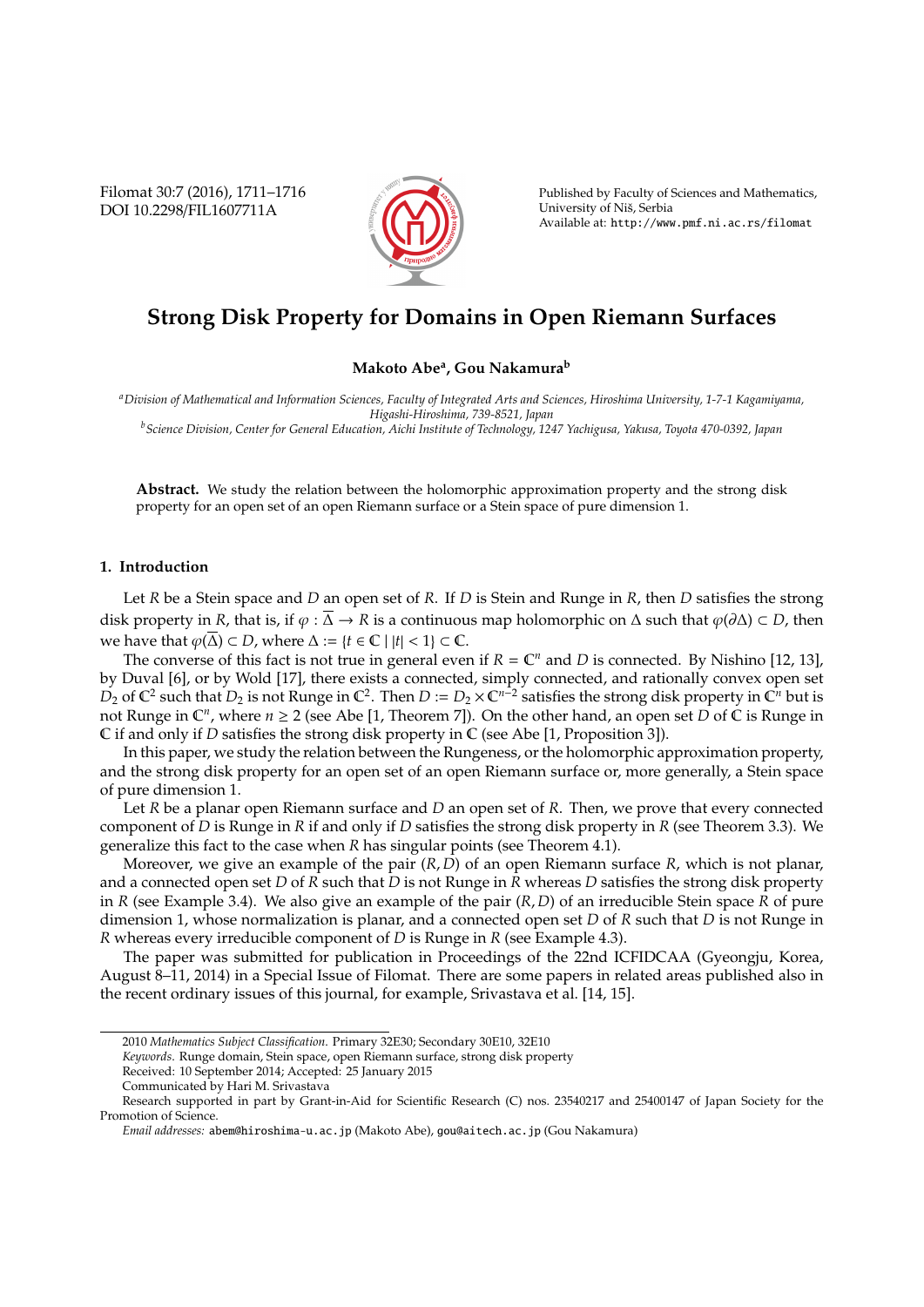### **2. Preliminaries**

Throughout this paper, complex spaces are always supposed to be reduced and second countable.

Let *R* be a complex space. Let *E* be a *locally analytic set* of *R*, that is, an analytic set of an open set *D* of *R*. Then *E* is said to be *Runge* in *R* or  $(R, E)$  is said to be a *Runge pair* if the image of the restriction  $\mathcal{O}(R) \to \mathcal{O}(E)$ is dense in  $\mathcal{O}(E)$ , that is, for every  $f \in \mathcal{O}(E)$ , for every compact set *K* of *D*, and for every  $\varepsilon > 0$ , there exists  $h \in \mathcal{O}(R)$  such that  $||f - h||_K < \varepsilon$ .

An open set *D* of a complex space *R* is said to be  $O(R)$ -*convex* if for every compact set *K* of *D* the set *A*  $\hat{K}_R \cap D$  is also compact, where

 $\hat{K}_R := \{x \in R \mid |h(x)| \le ||h||_K \text{ for every } h \in \mathcal{O}(R)\}$ 

is the *holomorphically convex hull* of *K* in *R*.

**Lemma 2.1.** *Let R be a complex space. Let E be a locally analytic set of R such that E is Runge in R. Then for every compact set*  $K$  *of*  $E$  *we have that*  $\hat{K}_R \cap E = \hat{K}_E$ *.* 

*Proof.* Apply the argument in lines 16–20 of Stein [16, p. 356].  $\Box$ 

**Lemma 2.2.** Let R be a Stein space. Let K be a compact set of R and Q a finite set of R. Then we have that  $\hat{L}_R = \hat{K}_R \cup Q$ ,  $where L := K \cup Q$ .

*Proof.* Applying Abe-Tabata [3, Lemma 2.5], the proof proceeds by induction on #*Q*. □

By Stein [16, Satz 1.1], we have the following characterizations of an  $\mathcal{O}(R)$ -convex open set *D* of a Stein space *R*.

**Lemma 2.3.** *Let R be a Stein space and D an open set of R. Then the following four conditions are equivalent.*

- (1) *D* is  $\mathcal{O}(R)$ -convex.
- (2) *For every compact set K of D we have that*  $\hat{K}_R \subset D$ .
- (3) For every compact set K of D we have that  $\hat{K}_R = \hat{K}_D$ .
- (4) *D is Stein and Runge in R.*

**Lemma 2.4.** Let R be a Stein space. Let  $\pi : \tilde{R} \to R$  be the normalization of R. Let D be a Stein open set of R. Let  $\tilde{E}$ be the connected component of  $\dot{\tilde{D}}:=\pi^{-1}(D).$  If  $E:=\pi(\tilde{E})$  is Runge in R, then  $\tilde{E}$  is Runge in  $\tilde{R}.$ 

*Proof.* Let *L* be an arbitrary compact set of  $\tilde{E}$ . Then  $K := \pi(L)$  is a compact set of *E* and we have that  $\hat{L}_{\tilde{R}} \subset \pi^{-1}(\hat{K}_R)$ . Since *E* is Stein, the set  $\hat{K}_E$  is compact. Since  $\pi$  is proper, the set  $\pi^{-1}(\hat{K}_E)$  is also compact. Since  $\hat{K}_R \cap E = \hat{K}_E$  by Lemma 2.1, we have that  $\hat{L}_{\tilde{K}} \cap \tilde{E} \subset \pi^{-1}(\hat{K}_R) \cap \pi^{-1}(\tilde{E}) = \pi^{-1}(\hat{K}_E) \subset \tilde{D}$ . Therefore the set  $\hat{L}_{\tilde{K}} \cap \tilde{E}$ is compact. It follows that  $\tilde{E}$  is Runge in  $\tilde{R}$  by Lemma 2.3.  $\Box$ 

A non-compact connected complex manifold of dimension 1 is said to be an *open Riemann surface*. By Behnke-Stein [4], every open Riemann surface is Stein. We have the following characterization of a Runge open set of an open Riemann surface, which is also due to Behnke-Stein [4].

**Lemma 2.5.** *Let R be an open Riemann surface and D an open set of R. Then the following two conditions are equivalent.*

(1) *D is Runge in R.*

(2) *No connected component of R* \ *D is compact.*

Let ∆ := {*t* ∈ C | |*t*| < 1} ⊂ C. An open set *D* of a complex space *R* is said to satisfy the *strong disk property* in *R* if *D* satisfies the condition that if  $\varphi$  :  $\overline{\Delta}$  → *R* is a continuous map holomorphic on  $\Delta$  such that  $\varphi(\partial \Delta) \subset D$ , then  $\varphi(\overline{\Delta}) \subset D$  (see Abe [1] and Abe et al. [2]).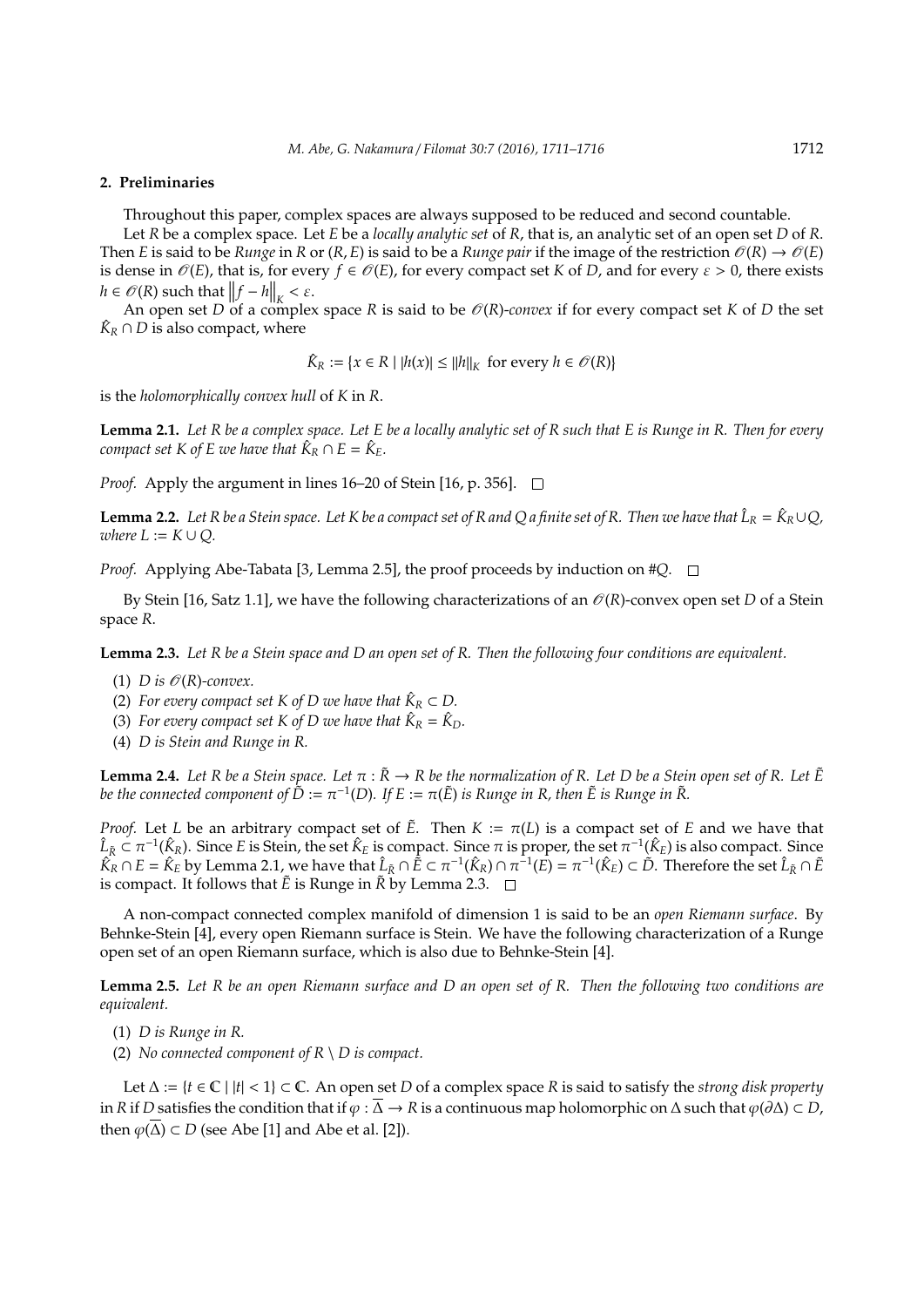**Proposition 2.6.** *Let R be a Stein space and D a Stein open set of R. If every connected component E of D is Runge in R, then D satisfies the strong disk property in R.*

*Proof.* Let  $\varphi : \Delta \to \mathbb{R}$  be a continuous map holomorphic on  $\Delta$  such that  $\varphi(\partial \Delta) \subset D$ . Let *E* be the connected component of *D* which contains the connected set  $\varphi(\partial \Delta)$ . Since by assumption *E* is Runge in *R*, the open set *E* satisfies the strong disk property in *R* (see Abe [1, Proposition 1]). Therefore, we have that  $\varphi(\partial \Delta) \subset E \subset D$ . It follows that *D* satisfies the strong disk property in *R*.

**Remark 2.7.** Let *D* be an open set of a complex space *R*. If *D* is Runge in *R*, then every connected component of *D* is also Runge in *R*. As is noted in Narasimhan [10, p. 159], the converse of this fact is not true in general even if *R* is a connected open set of C. As an example, let  $R := \mathbb{C} \setminus \{0\}$ ,  $E_1 := \{t \in \mathbb{C} \mid 0 < |t| < 1\}$ , *E*<sub>2</sub> := {*t* ∈ **C** |  $|t| > 1$ }, and *D* := *E*<sub>1</sub> ∪ *E*<sub>2</sub>. Then *D* is not Runge in *R* whereas both *E*<sub>1</sub> and *E*<sub>2</sub> are Runge in *R*.

We also need the following simple topological lemma.

Lemma 2.8. Let X be a locally connected topological space and D an open set of X. Let  $\mathscr L$  be the set of connected *components of*  $X \setminus D$ . Let  $\mathscr C$  *be the set of connected components of*  $\partial D$ . Let  $I(L) := \{C \in \mathscr C \mid L \cap C \neq \emptyset\}$  *for every*  $L \in \mathcal{L}$ . Then we have the following three statements.

- *i*)  $\bigcup_{C \in I(L)} C = \partial L$  *for every*  $L \in \mathcal{L}$ *.*
- ii)  $\bigcup_{L\in\mathscr{L}} I(L) = \mathscr{C}$ *.*
- iii) *If L*, *L*<sup> $\cdot \in \mathcal{L}$ , *L*  $\neq$  *L*<sup> $\prime$ </sup>, then we have that *I*(*L*)  $\cap$  *I*(*L*<sup> $\prime$ </sup>) =  $\emptyset$ *.*</sup>

*Proof.* i) Take an arbitrary  $L \in \mathcal{L}$ . Let  $C \in I(L)$ . Since C is a connected set of  $X \setminus D$ , L is a connected component of  $X\setminus D$ , and  $\overline{L}\cap C\neq\emptyset$ , we have that  $C\subset L$ . Since  $\mathring{L}\cap C\subset (X\setminus D)^\circ\cap\partial D=\emptyset$ , we have that  $C\subset\partial L$ . It follows that S *<sup>C</sup>*∈*I*(*L*) *<sup>C</sup>* <sup>⊂</sup> <sup>∂</sup>*L*. Let *<sup>p</sup>* <sup>∈</sup> <sup>∂</sup>*L*. Assume that *<sup>p</sup>* <sup>&</sup>lt; *<sup>D</sup>*. Then there exists a connected neighborhood *U* of *p* in *X* such that  $U \cap D = \emptyset$ . Since *U* is a connected set of  $X \setminus D$ , *L* is a connected component of  $X \setminus D$ , and  $p \in U \cap L$ , we have that  $U \subset L$ . It is a contradiction because  $p \notin \mathring{L}$ . It follows that  $p \in \overline{D}$  and we have that *p* ∈ (*X* \ *D*) ∩  $\overline{D}$  = ∂*D*. Therefore there exists *C* ∈  $\mathscr C$  such that *p* ∈ *C*. Since *p* ∈ *L* ∩ *C*, we have that *C* ∈ *I*(*L*). Therefore we have that  $\partial L \subset \bigcup_{C \in I(L)} C$ . Thus we proved that  $\bigcup_{C \in I(L)} C = \partial L$ . ii) Let *C* ∈ *C*. Since *C* is a connected set of  $X \setminus D$ , there exists  $L \in \mathcal{L}$  such that  $C \subset L$ . Then we have that  $C \in I(L)$ . It follows that  $\bigcup_{L\in\mathscr{L}} I(L) = \mathscr{C}$ . iii) Let *L*, *L'*  $\in\mathscr{L}$ . Assume that there exists *C*  $\in$  *I*(*L*)  $\cap$  *I*(*L'*). By i) we have that  $C \subset \partial L \cap \partial L' \subset \overline{L} \cap L'$ , which implies that  $L = L'$ . Therefore if  $L \neq L'$ , then  $I(L) \cap I(L') = \emptyset$ .

**Corollary 2.9.** *Let X be a connected and locally connected topological space and D an open set of X. If* ∂*D has only finitely many connected components, then X* \ *D also has only finitely many connected components.*

*Proof.* We use the notation in Lemma 2.8. We have that  $\sum_{L\in\mathscr{L}} \#I(L) = \#C$  by Lemma 2.8 ii) and iii). Take an arbitrary *L* ∈ *L*. Since *X* is connected, we have that  $\partial L \neq \emptyset$  and therefore #*I*(*L*) ≥ 1 by Lemma 2.8 i). It follows that  $\#\mathscr{L} \leq \#\mathscr{C} < +\infty$ .  $\square$ 

## **3. Planar Open Riemann Surfaces**

**Lemma 3.1.** *Let S be an open Riemann surface. Let R be an open set of S and D a connected open set of R. Then for every compact connected component L of R*  $\setminus$  *D we have that*  $\hat{L}_S = L$ *.* 

*Proof.* Let *P* be a connected component of *R* which contains *D*. Since *L* is a connected component of  $P \setminus D$ , we have that  $P \setminus L$  is connected (see Bourbaki [5, p. 169]). Since  $S \setminus P$  is open and closed in  $S \setminus (P \setminus L)$ , we have that  $(P \setminus L) \cup (S \setminus P) = S \setminus L$  is connected (see Bourbaki [5, p. 169]). Since  $S \setminus L$  is not relatively compact in *S*, it follows that  $\hat{L}_S = L$  (see Guenot-Narasimhan [8, p. 300]).

**Lemma 3.2.** *Let D, E, and R be open sets of*  $\mathbb C$  *such that*  $D \subset E \subset R$ *. Assume that D is connected and E satisfies the strong disk property in R. Then for every open and compact connected component L of R \ D we have that L*  $\subset$  *E.*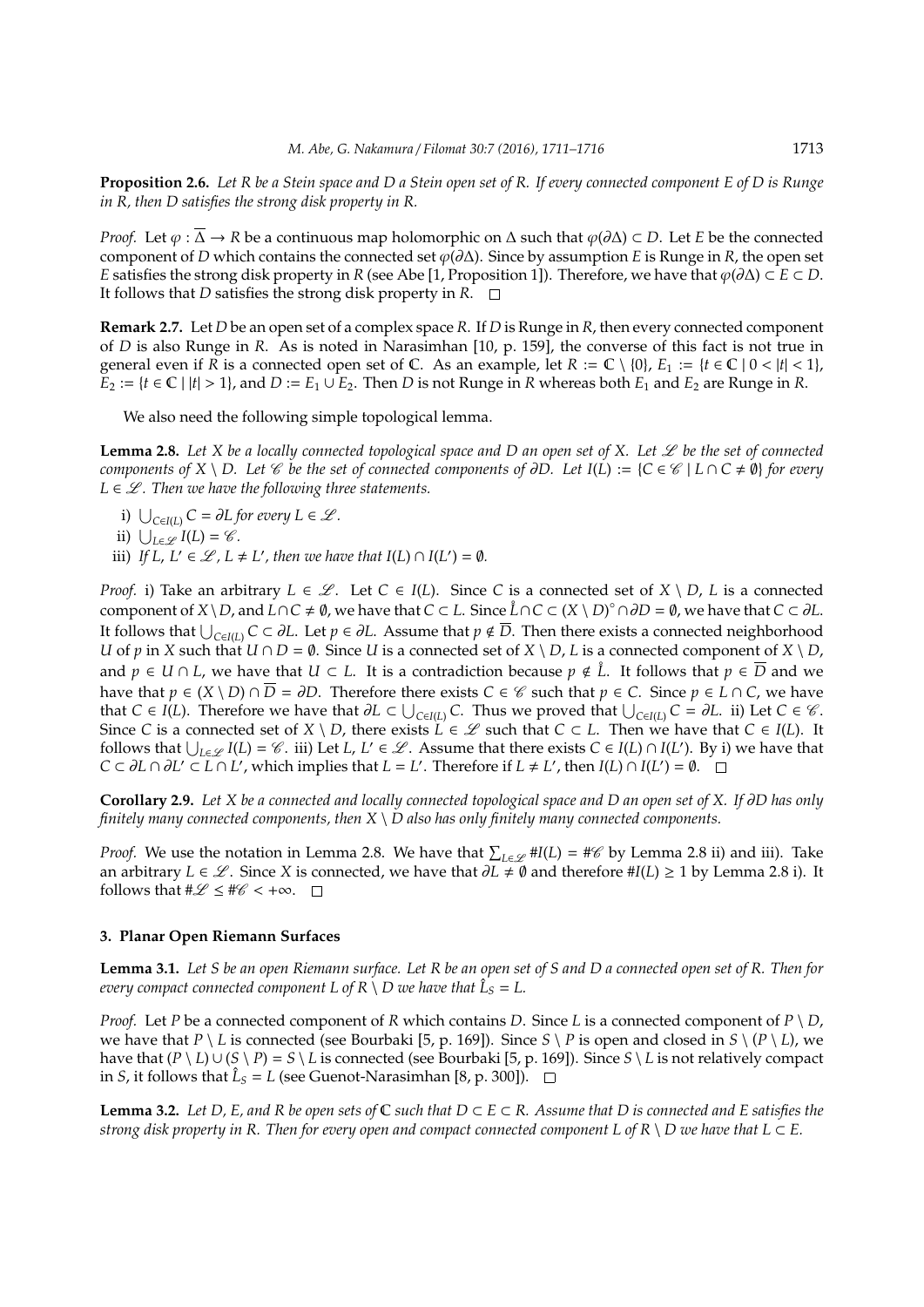*Proof.* Let *L* be an arbitrary open and compact connected component of *R* \ *D*. There exists an open set *O* of *R* such that  $L = O \cap (R \setminus D)$ . We have that  $D \cup L = D \cup O$ , which is an open set of C. By Lemma 3.1, we have that  $\hat{L}_\mathbb{C} = L$ . Therefore there exists a Runge open set *P* of  $\mathbb{C}$  such that  $L \subset P \in D \cup L$ . Let *W* be the connected component of *P* which contains *L*. Since *W* is simply connected, there exists a biholomorphic map  $\lambda : \Delta \to W$  by the Riemann mapping theorem. Take a number  $\rho \in (0,1)$  such that  $L \subset \lambda({t \in \mathbb{C} \mid |t| < \rho})$ . Let  $\varphi : \overline{\Delta} \to R$ ,  $t \mapsto \lambda(\rho t)$ . Then we have that  $L \subset \varphi(\Delta)$  and  $\varphi(\partial \Delta) \subset W \setminus L \subset (D \cup L) \setminus L = D \subset E$ . Since *E* satisfies the strong disk property in *R*, we have that  $\varphi(\overline{\Delta}) \subset E$ . It follows that *L* ⊂ *E*. □

We say that an open Riemann surface *R* is *planar* if *R* is biholomorphic to a connected open set of C. We have the following theorem.

**Theorem 3.3.** *Let R be a planar open Riemann surface and D an open set of R. Then the following two conditions are equivalent.*

- (1) *D satisfies the strong disk property in R.*
- (2) *Every connected component E of D is Runge in R.*

*Proof.* (1)  $\rightarrow$  (2). Let *E* be an arbitrary connected component of *D*. Then *E* satisfies the strong disk property in *R*. Take a sequence {*E*ν} ∞  $\int_{v=1}^{\infty}$  of connected open sets with  $\mathscr{C}^{\infty}$  smooth boundaries such that  $\bigcup_{v=1}^{\infty} E_v = E$  and *E*<sub>ν</sub>  $\in$  *E*<sub>ν+1</sub> for every  $\nu \in \mathbb{N}$ . Let *K* be an arbitrary compact set of *E*. Then there exists *m*  $\in$  **N** such that *K* ⊂ *E*<sub>*m*</sub>. Since ∂*E<sup>m</sup>* is locally connected and compact, the set ∂*E<sup>m</sup>* has only finitely many connected components. Let  $\mathscr L$  be the set of connected components of  $R \setminus E_m$ . Let  $\mathscr L' := \{ L \in \mathscr L \mid L \text{ is compact}\}$  and  $\mathscr L'' := \mathscr L \setminus \mathscr L'$ . By Corollary 2.9, we have that  $\#\mathscr{L} < +\infty$  and therefore every  $L \in \mathscr{L}$  is open in  $R \setminus E_m$ . By Lemma 3.2, we have that  $G := E_m \cup (\bigcup_{L \in \mathscr{L'}} L) \subset E$ . Since  $R \setminus G = \bigcup_{L \in \mathscr{L''}} L$ , the set *G* is open and Runge in *R*. It follows that  $\hat{K}_R$  ⊂ *G* ⊂ *E*. Thus we proved that *E* is Runge in *R*.

 $(2) \rightarrow (1)$ . The assertion is a direct consequence of Proposition 2.6.  $\Box$ 

We have the following example of the pair (*R*, *D*) of an open Riemann surface *R* and a connected open set *D* of *R* such that *D* is not Runge in *R* whereas *D* satisfies the strong disk property in *R*.

**Example 3.4.** Let  $T := C/\Gamma$  be a complex torus of dimension 1, where  $\Gamma := \langle \alpha, \beta \rangle$  is a lattice in C. Let  $\pi : \mathbb{C} \to T$  be the projection. Let

$$
\tilde{W}_0 := \left\{ x\alpha + y\beta \mid x, \ y \in \mathbb{R}, \ x^2 + y^2 < \rho^2 \right\},\
$$

where  $0 < \rho < 1/2$ . Let  $R := T \setminus {\pi(0)}$ ,  $W := \pi(\tilde{W}_0)$ , and  $D := W \setminus {\pi(0)}$ . Then D is a connected open set of *R* and satisfies the strong disk property in *R*. Nevertheless *D* is not Runge in *R*.

*Proof.* It is clear that *D* is a connected open set of *R*. Let  $\varphi$  :  $\overline{\Delta} \to R$  be a continuous map holomorphic on  $\Delta$  such that  $\varphi(\partial \Delta) \subset D$ . Since  $\pi : \mathbb{C} \to T$  is a topological covering and  $\overline{\Delta}$  is simply connected, there exists a continuous map  $\tilde{\varphi}$  :  $\overline{\Delta}$  →  $\mathbb C$  such that  $\pi \circ \tilde{\varphi} = \varphi$ . Since  $\pi$  is locally biholomorphic, the map  $\tilde{\varphi}|_{\Delta} : \Delta \to \mathbb C$ is holomorphic. Since  $\pi(\tilde{\varphi}(\partial \Delta)) = \varphi(\partial \Delta) \subset D \subset W$ , we have that  $\tilde{\varphi}(\partial \Delta) \subset \tilde{W} := \pi^{-1}(W)$ . Since the family  $\{c + \tilde{W}_0 \mid c \in \Gamma\}$  is the set of connected components of  $\tilde{W}$ , there exists  $c \in \Gamma$  such that  $\tilde{\varphi}(\partial \Delta) \subset c + \tilde{W}_0$ . Since  $c + \tilde{W}_0$  is simply connected and therefore Runge in  $\mathbb C$ , we have that  $\tilde{\varphi}(\overline{\Delta}) \subset c + \tilde{W}_0$  by Proposition 2.6. Therefore  $\varphi(\overline{\Delta}) = \pi(\tilde{\varphi}(\overline{\Delta})) \subset \pi(c + \tilde{W}_0) = W$ . Since  $\varphi(\overline{\Delta}) \subset R$ , we have that  $\varphi(\overline{\Delta}) \subset W \cap R = D$ . Thus we proved that *D* satisfies the strong disk property in *R*. On the other hand, the set  $R \setminus D = T \setminus W$  is compact. It follows that *D* is not Runge in *R* by Lemma 2.5.  $\Box$ 

**Problem 3.5.** Let *R* be an open Riemann surface. Assume that for every connected open set *D* of *R* the condition that *D* satisfies the strong disk property in *R* implies the condition that *D* is Runge in *R*. Then, we ask whether *R* is planar.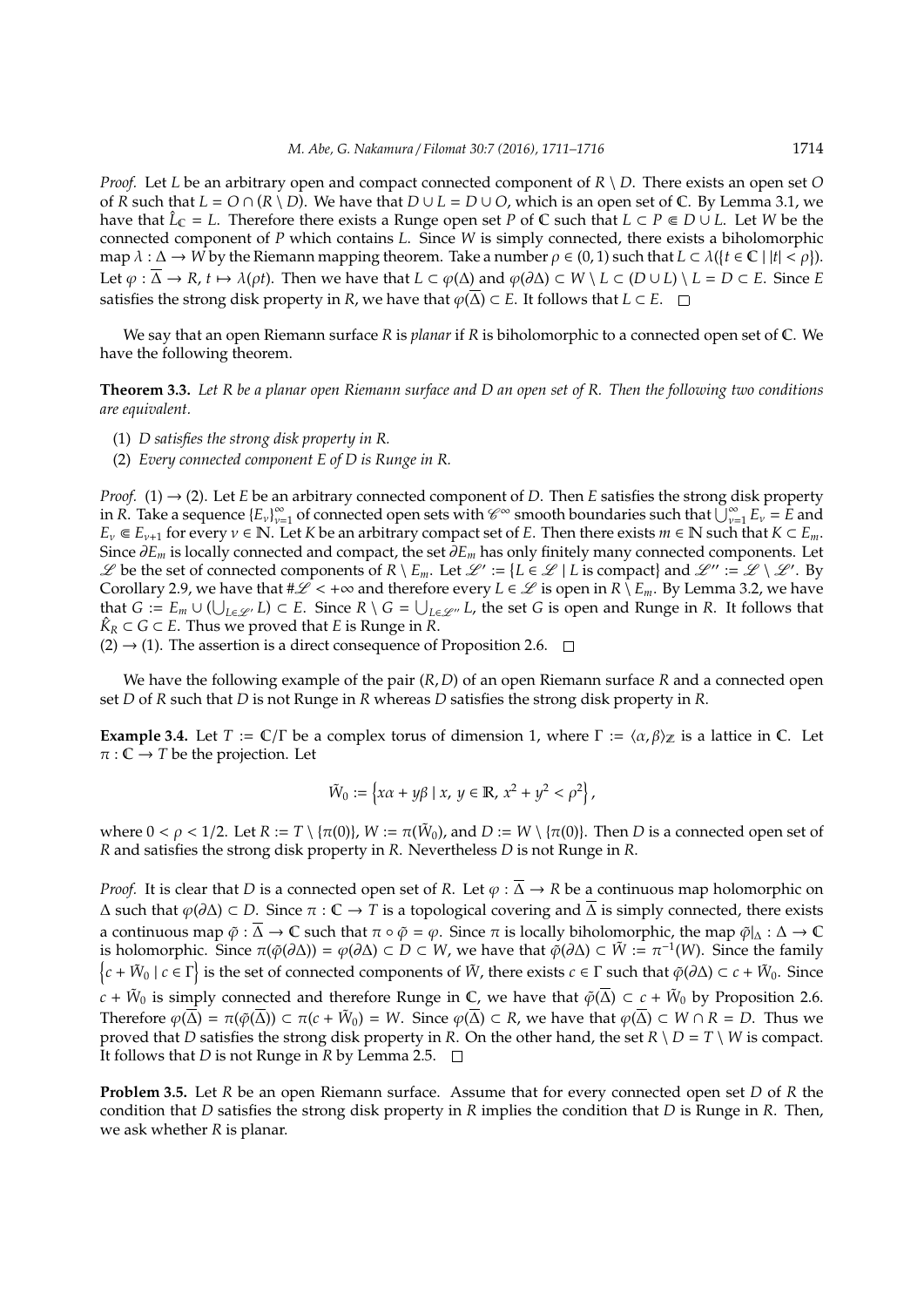#### **4. Stein Space of Dimension 1**

By Narasimhan [11], a complex space *R* of dimension 1 is Stein if and only if *R* has no compact irreducible component. We have the following theorem which generalizes Theorem 3.3.

**Theorem 4.1.** *Let R be a Stein space of pure dimension* 1*. Assume that every connected component of R is planar,* ˜ *where*  $\pi : \tilde{R} \to R$  *is the normalization of R. Then for every open set D of R the following two conditions are equivalent.* 

- (1) *D satisfies the strong disk property in R.*
- (2) *Every irreducible component E of D is Runge in R.*

*Proof.* (1)  $\rightarrow$  (2). Let  $\tilde{D} := \pi^{-1}(D)$ . Then  $\tilde{D}$  satisfies the strong disk property in  $\tilde{R}$ . Let *E* be an arbitrary irreducible component of *D*. Since  $\pi|_{\tilde{D}} : \tilde{D} \to D$  is the normalization of *D*, there exists a connected component  $\tilde{E}$  of  $\tilde{D}$  such that  $\pi(\tilde{E}) = E$ . Let  $\tilde{P}$  be the connected component of  $\tilde{R}$  such that  $\tilde{E} \subset \tilde{P}$ . Then  $\tilde{E}$ satisfies the strong disk property in  $\tilde{P}$ . Since by assumption  $\tilde{P}$  is a planar Riemann surface, the open set  $\tilde{E}$ is Runge in  $\tilde{P}$  by Theorem 3.3. Therefore  $\tilde{E}$  is also Runge in  $\tilde{R}$ . Take an arbitrary compact set *K* of *E* and let  $L := \hat{K}_E$ . Then the set  $M := (\pi|_{\tilde{E}})^{-1}(L) = \pi^{-1}(L) \cap \tilde{E}$  is compact and we have that  $\hat{M}_R = \hat{M}_E = M$ . Let *F* be the union of irreducible components of *D* except *E*. Since *L* is compact and  $E \cap F$  is discrete, the set  $L \cap F$ consists of at most finitely many points. Let  $N := \pi^{-1}(L)$  and  $Q := \pi^{-1}(L \cap F)$ . Then we have that  $N = M \cup Q$ . Since *Q* is a finite set, we have that  $\hat{N}_{\tilde{R}} = \hat{M}_{\tilde{R}} \cup Q = M \cup Q = N$  by Lemma 2.2. It follows that  $\hat{L}_R = L \subset E$ by Mihalache [9, Theorem 3.1]. Thus we obtain that  $\hat{K}_R \subset E$ . Take moreover an arbitrary  $f \in \mathscr{O}(E)$  and an arbitrary  $\varepsilon > 0$ . Since *E* is an analytic set of a Stein space *D*, there exists  $g \in \mathcal{O}(D)$  such that  $g|_E = f$ . By the holomorphic approximation theorem, there exists  $h \in \mathcal{O}(R)$  such that  $\left\| g - h \right\|_{\hat{K}_R} < \varepsilon$ . It follows that

 $\left\|f - h\right\|_{K} < \varepsilon$  and thus we proved that *E* is Runge in *R*.

 $(2) \rightarrow (1)$ . The assertion is a direct consequence of Lemma 4.2 below.  $\square$ 

**Lemma 4.2.** *Let R be a Stein space such that the set N*(*R*) *of non-normal points of R is discrete in R. Let D be a Stein open set of R such that every irreducible component E of D is Runge in R. Then D satisfies the strong disk property in R.*

*Proof.* Let  $\pi : \tilde{R} \to R$  be the normalization of R. Let  $\varphi : \overline{\Delta} \to R$  be a continuous map holomorphic on  $\Delta$ such that  $\varphi$ (∂∆) ⊂ *D*. Let *P* :=  $(\varphi|_∆)^{-1}$  (*N*(*R*))°. Take an arbitrary point  $p \in \overline{P} \cap ∆$ . There exists an open neighborhood *V* of  $\varphi(p)$  in *R*,  $m \in \mathbb{N}$ , and an injective holomorphic map  $\lambda = (\lambda_1, \lambda_2, ..., \lambda_m) : V \to \mathbb{C}^m$ . Take a connected open neighborhood *U* of *p* such that  $U \subset \Delta \cap \rho^{-1}(V)$ . Since  $P \cap U \neq \emptyset$  and  $\#\varphi(P \cap U) \leq$  $\#\varphi(P) \leq \#\mathcal{N}(R) \leq \aleph_0$ , we have that  $\#\left(\lambda_\nu \circ \varphi\right)(P \cap U) \leq \aleph_0$  for every  $\nu = 1, 2, ..., m$ . If  $\lambda_\nu \circ \varphi$  is not locally constant on *P* ∩ *U*, then, by the open mapping theorem, we have that  $\#(\lambda_v \circ \varphi)(P \cap U) = \aleph$ , which is a contradiction. Therefore  $\lambda_{\nu}$  is locally constant on *P* ∩ *U* for  $\nu$  = 1, 2, . . . , *m*. Then, by the identity theorem, the holomorphic map  $\varphi$  is constant on *U*. Since  $\varphi(U) = {\varphi(p)} = \varphi(P \cap U) \subset N(R)$ , we have that  $p \in P$ . Thus we proved that  $\overline{P} \cap \Delta = P$  and  $\varphi$  is locally constant on *P*. If  $P = \emptyset$ , then there exists a holomorphic map  $\tilde{\varphi}: \Delta \to \tilde{R}$  such that  $\pi \circ \tilde{\varphi} = \varphi$  on  $\Delta$  (see Grauert-Remmert [7, p. 164]). If  $P \neq \emptyset$ , then the connectedness of  $\Delta$  implies that  $\varphi$  is constant on *P* =  $\Delta$  and therefore the existence of such  $\varphi$  is clear. On the other hand, there exists a number  $\rho \in (0,1)$  such that  $\varphi({t \in \mathbb{C} \mid \rho \leq |t| \leq 1}) \subset D$ . Let  $\tilde{D} := \pi^{-1}(D)$ . Then we have that  $\tilde{\varphi}(\{t \in \mathbb{C} \mid \rho \leq |t| < 1\}) \subset \tilde{D}$ . Let  $\tilde{E}$  be the connected component of  $\tilde{D}$  which contains the connected set  $\tilde{\varphi}(\{t \in \mathbb{C} \mid \rho \leq |t| < 1\})$ . Since  $\pi|_{\tilde{D}} : \tilde{D} \to D$  is the normalization of *D*, the set  $E := \pi(\tilde{E})$  is an irreducible component of *D*. Since by assumption *E* is Runge in *R*, the open set  $\tilde{E}$  is Runge in  $\tilde{R}$  by Lemma 2.4. By Proposition 2.6, the open set  $\tilde{E}$  satisfies the strong disk property in  $\tilde{R}$ . Since  $\tilde{\varphi}(\{t \in \mathbb{C} \mid |t| = \rho\}) \subset \tilde{E}$ , we have that  $\tilde{\varphi}(\{t \in \mathbb{C} \mid |t| \le \rho\}) \subset \tilde{E} \subset \tilde{D}$ . Therefore we have that  $\tilde{\varphi}(\Delta) \subset \tilde{D}$  and thus  $\varphi(\overline{\Delta}) = \pi (\tilde{\varphi}(\Delta)) \cup \varphi(\partial \Delta) \subset D$ . It follows that *D* satisfies the strong disk property in  $R$ .  $\Box$ 

Let *R* be a Stein space and *D* a Stein open set of *R*. If every connected component *E* of *D* is Runge in *R*, then every irreducible component of *D* is also Runge in *R*. However, the converse of this fact is not true in general even if *R* is an irreducible Stein space of dimension 1 whose normalization is planar. We have the following example.